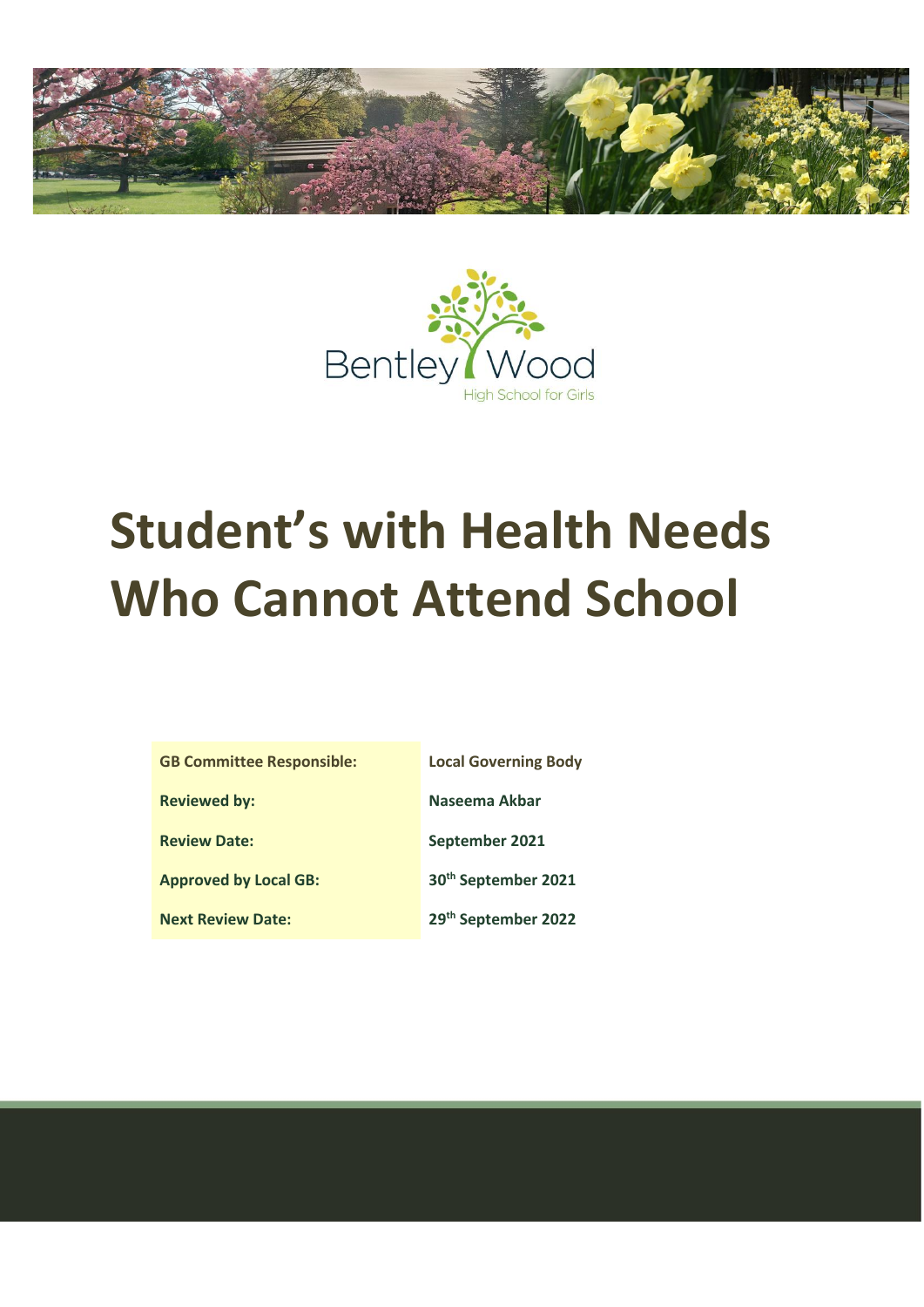# **Student's with Health Needs Who Cannot Attend School**

## **Statement of intent**

Bentley Wood High School with the support of Harrow Local Authority will ensure that all students who are unable to attend school due to medical needs, and who would not receive suitable education without such provision, continue to have access to as much education as their medical condition allows, to enable them to reach their full potential. Due to the nature of their health needs, some students may be admitted to hospital or placed in alternative forms of education provision. We believe that where possible these students should receive their education within their school and we will support them to reintegrate back into school as soon as they are well enough. We understand that we have a continuing role in a student's education whilst they are not the school and will work with the LA, healthcare partners and families to ensure that all students with medical needs receive the right level of support to enable them to maintain links with their education.

## **Legal framework**

This policy has due regard to all relevant legislation and statutory guidance including, but not limited to, the following:

- Education Act 1996
- Equality Act 2010
- Data Protection Act 2018
- DfE (2013) 'Ensuring a good education for Children who cannot attend school because of health needs'
- DfE (2015) 'Supporting students at school with medical conditions'

This policy operates in conjunction with the following school and Harrow Local Authority policies:

- Accessibility Plan
- Attendance and Punctuality Policy
- Child Protection Policy and Procedures
- Supporting Students with Medical conditions
- Data Protection Policy
- Inclusion Policy
- Health and Safety Policy
- Harrow Education Service Policy: Education Support for Children unable to attend school because of medical needs 2020

## **Harrow Local Authority duties**

The LA must arrange suitable full-time education for students of compulsory school age who, because of illness, would not receive suitable education without such provision. The school has a duty to support the LA in doing so.

#### The LA should:

- Provide such education as soon as it is clear that a student will be away from school for **15 days or more, whether consecutive or cumulative**. They should liaise with the appropriate medical professionals to ensure minimal delay in arranging appropriate provision for the student. Ensure the education students receive is of good quality, allows them to take appropriate qualifications, prevents them from falling behind their peers in school, and allows them to reintegrate successfully back into school as soon as possible.
- Address the needs of individual students in arranging provision.
- Have a named officer responsible for the education of students with additional health needs and ensure parents know who this is.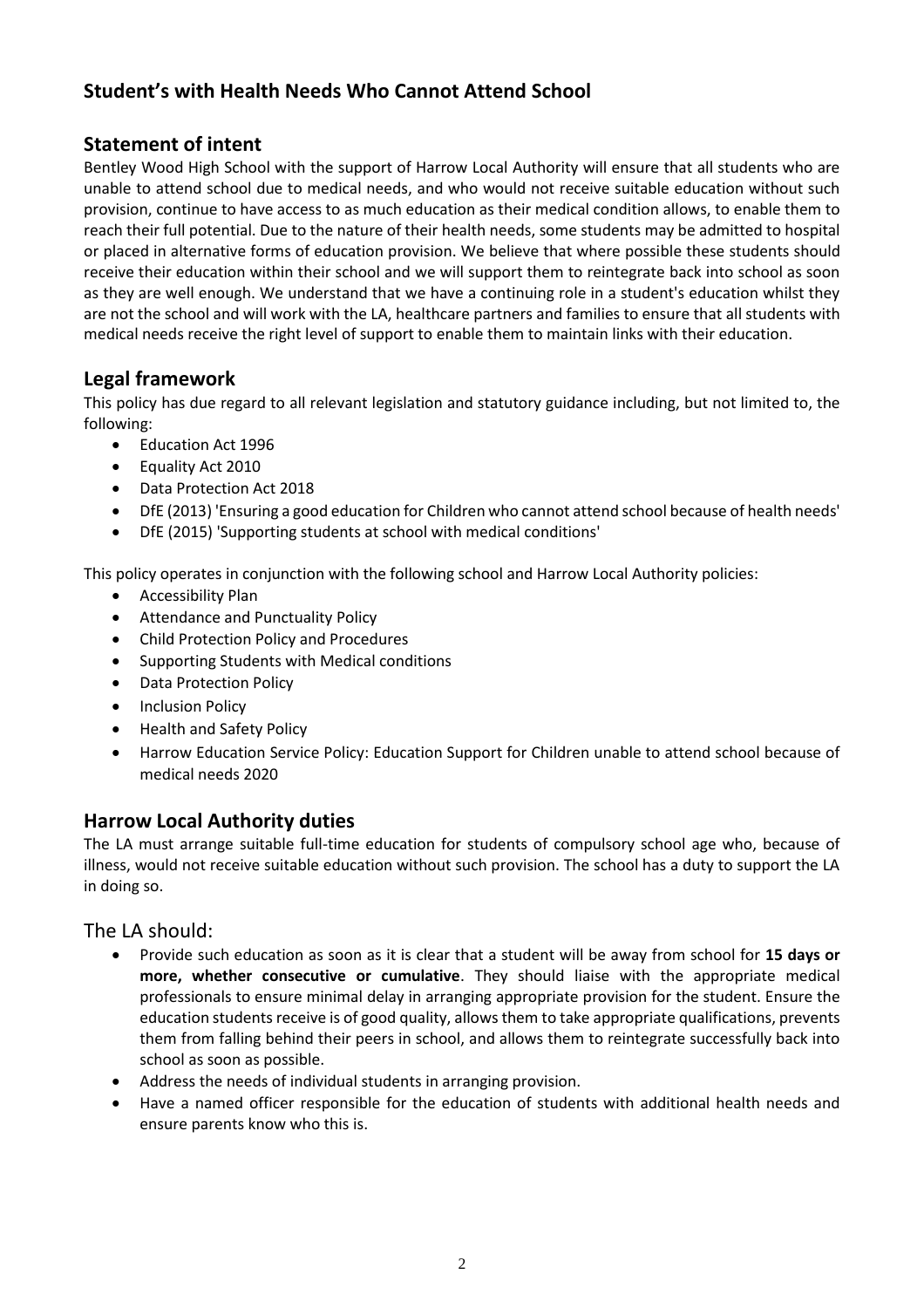- Have a written, publicly accessible policy statement on their arrangements to comply with their legal duty towards student's with additional health needs.
- Review the provision offered regularly to ensure that it continues to be appropriate for the child and that it is providing suitable education.
- Give clear policies on the provision of education for students and young people under and over compulsory school age.

## **The LA should not:**

- Have processes or policies in place which prevent a child from getting the right type of provision and a good education.
- Withhold or reduce the provision, or type of provision, for a child because of how much it will cost.
- Have policies based upon the percentage of time a child is able to attend school rather than whether the child is receiving a suitable education during that attendance.
- Have lists of health conditions which dictate whether or not they will arrange education for students or inflexible policies which result in students going without suitable full-time education (or as much education as their health condition allows them to participate in).

## **Definitions**

- Students who are unable to attend school as a result of their medical needs may include those with:
- Physical health issues.
- Physical injuries.
- Mental health problems, including anxiety issues.
- Emotional difficulties or school refusal.
- Progressive conditions.
- Terminal illnesses.

#### **Chronic illnesses**

Students who are unable to attend mainstream education for health reasons may attend any of the following:

- Hospital school: a special school within a hospital setting where education is provided to give continuity whilst the child is receiving treatment
- Home tuition: many LAs have home tuition services that act as a communication channel between schools and students on occasions
- Where students are too ill to attend school and are receiving specialist medical treatment.
- Medical PRUs: these are LA establishments that provide education for Students unable to attend their registered school due to their medical needs.

#### **Roles and responsibilities**

The governing board is responsible for:

- Ensuring arrangements for students who cannot attend school as a result of their medical needs are in place and are effectively implemented.
- Ensuring the termly review of the arrangements made for students who cannot attend school due to their medical needs.
- Ensuring the roles and responsibilities of those involved in the arrangements to support the needs of students are clear and understood by all.
- Ensuring robust systems are in place for dealing with health emergencies and critical incidents, for both on- and off-site activities.
- Ensuring staff with responsibility for supporting students with health needs are appropriately trained.

## **The headteacher is responsible for:**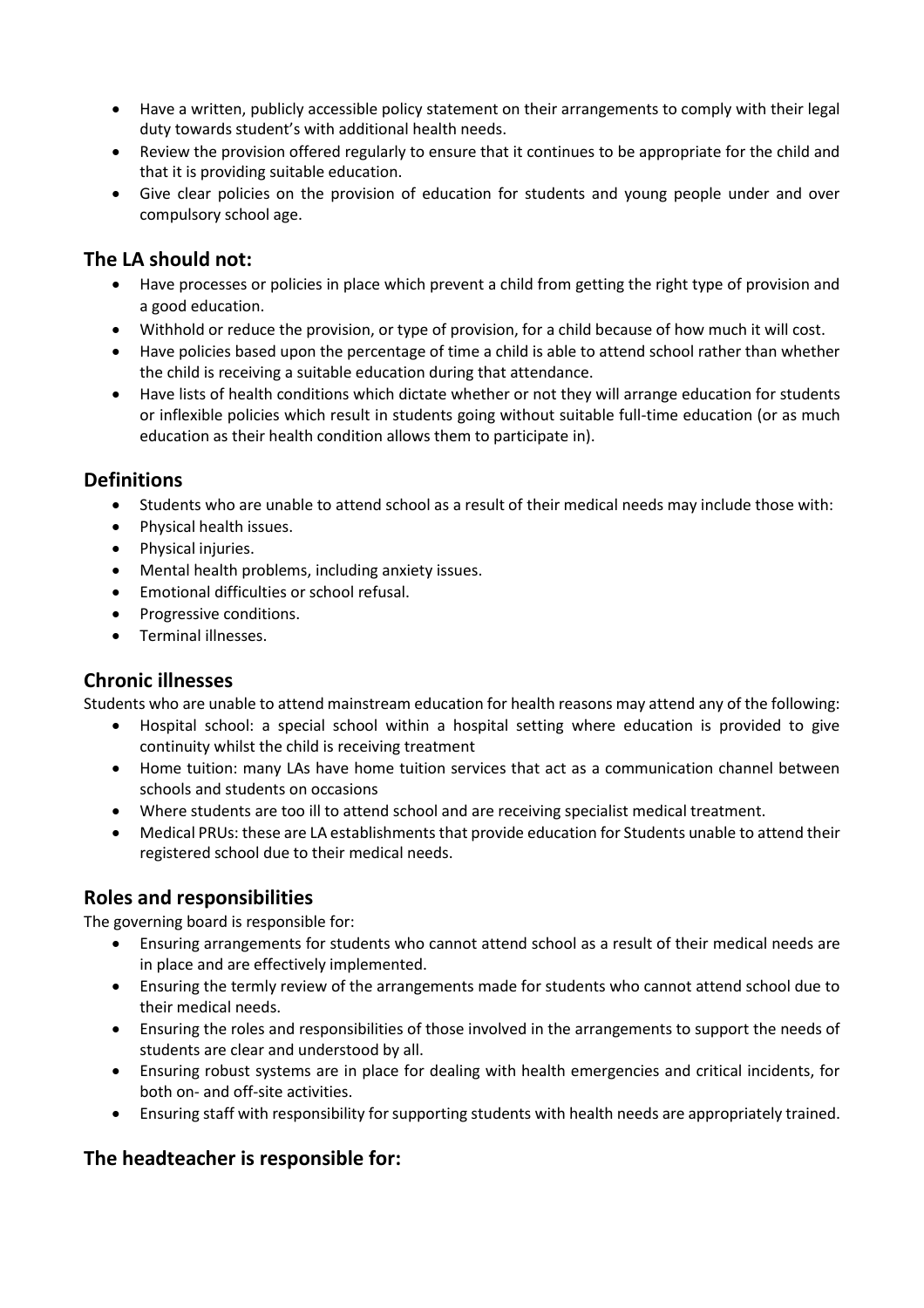- Working with the governing board to ensure compliance with the relevant statutory duties when supporting students with health needs.
- Working collaboratively with parents and other professionals to develop arrangements to meet the best interests of students.
- Ensuring the arrangements put in place to meet students' health needs are fully understood by all those involved and acted upon.
- Appointing a named member of staff who is responsible for students with healthcare needs and liaises with parents, students, the LA, key workers and others involved in the student's care.
- Ensuring the support put in place focusses on and meets the needs of individual students.
- Arranging appropriate training for staff with responsibility for supporting students with health needs.
- Providing teachers who support students with health needs with suitable information relating to a student's health condition and the possible effect the condition and/or medication taken has on the student.
- Providing annual reports to the governing board on the effectiveness of the arrangements in place to meet the health needs of students.
- Notifying the LA when a student is likely to be away from the school for a significant period of time due to their health needs.

## **The Deputy Headteacher is responsible for:**

- Dealing with students who are unable to attend school because of medical needs.
- Actively monitoring student progress and reintegration into school.
- Supplying students' education providers with information about the child's capabilities, progress and outcomes.
- Liaising with the headteacher, education providers and parents to determine students' programmes of study whilst they are absent from school.
- Keeping students informed about school events and encouraging communication with their peers.
- Providing a link between students and their parents, and the LA.

## **Teachers and support staff are responsible for:**

- Understanding confidentiality in respect of students' health needs.
- Designing lessons and activities in a way that allows those with health needs to participate fully and ensuring students are not excluded from activities that they wish to take part in without a clear evidence-based reason.
- Understanding their role in supporting students with health needs and ensuring they attend the required training.
- Ensuring they are aware of the needs of their students through the appropriate and lawful sharing of the individual student's health needs.
- Ensuring they are aware of the signs, symptoms and triggers of common life-threatening medical conditions and know what to do in an emergency. Keeping parents informed of how their child's health needs are affecting them whilst in the school.

#### **Parents are expected to:**

- Ensure the regular and punctual attendance of their child at the school where possible.
- Work in partnership with the school to ensure the best possible outcomes for their child.
- Notify the school of the reason for any of their child's absences without delay.
- Provide the school with sufficient and up-to-date information about their child's medical needs.
- Attend meetings to discuss how support for their child should be planned.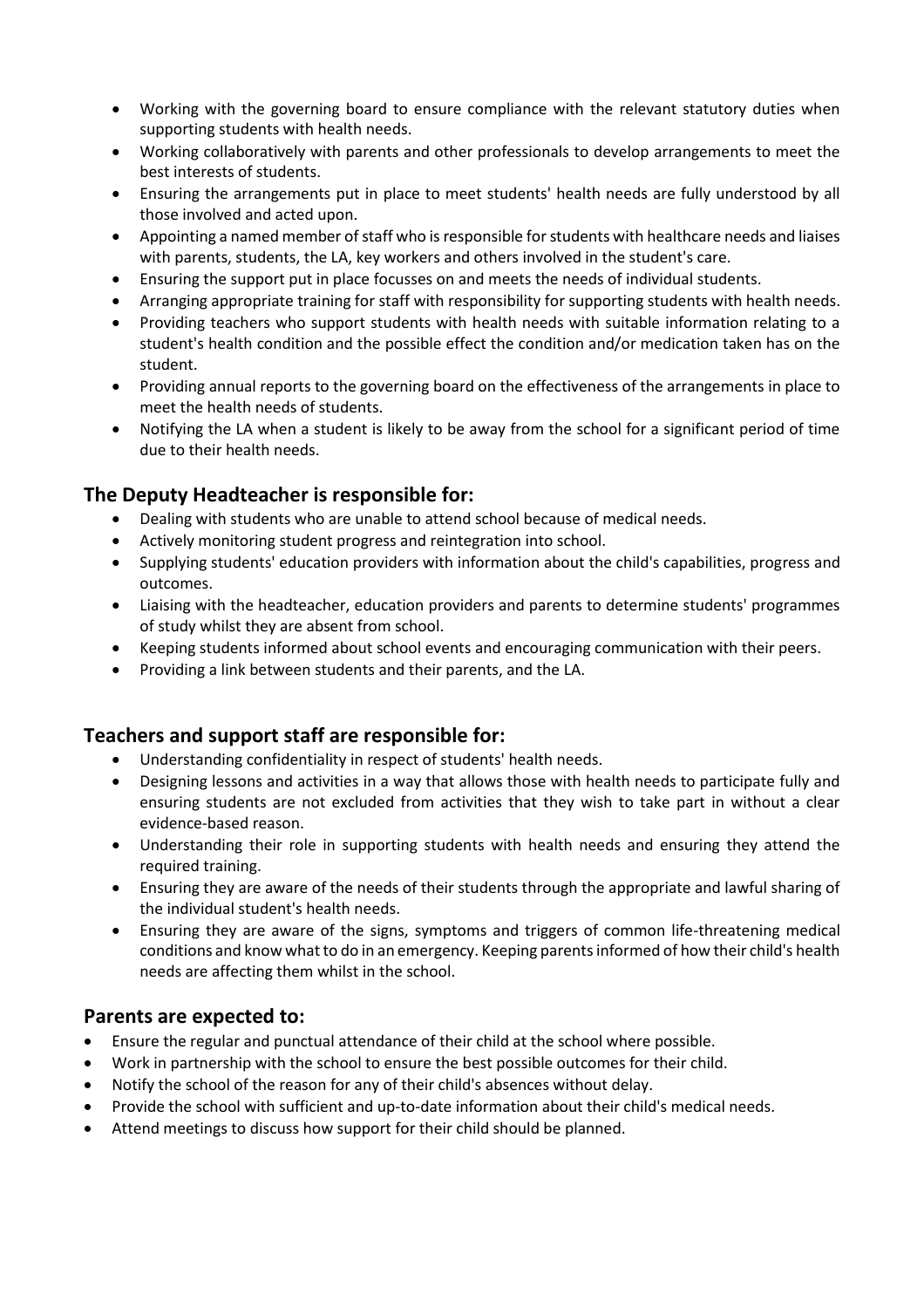#### **Managing absences**

Parents are advised to contact the school on the first day their child is unable to attend due to illness.

Absences due to illness will be authorised unless the school has genuine cause for concern about the authenticity of the illness.

The school will provide support to students who are absent from school because of illness for a period of less than 15 school days by liaising with the student's parents to arrange schoolwork as soon as the student is able to cope with it or part-time education at school. The school will give due consideration to which aspects of the curriculum are prioritised in consultation with the student, their family and relevant members of staff. For periods of absence that are expected to last for 15 or more school days, either in one absence or over the course of a school year, the named person with responsibility for students with health needs will notify the LA, who will take responsibility for the student and their education.

Where absences are anticipated or known in advance, the school will liaise with the LA to enable education provision to be provided from the start of the student's absence.

For hospital admissions, the appointed named member of staff will liaise with the LA regarding the programme that should be followed while the student is in hospital.

The LA will set up a personal education plan (PEP) for the student which will allow the school, the LA and the provider of the student's education together.

The school will monitor student attendance and mark registers to ensure it is clear whether a student is, or should be, receiving education otherwise than at school.

The school will only remove a student who is unable to attend school because of additional health needs from the school roll where: The student has been certified by the school's medical officer as unlikely to be in a fit state of health to attend school, before ceasing to be of compulsory school age; and neither the student nor their parent has indicated to the school the intention to continue to attend the school, after ceasing to be of compulsory school age.

A student unable to attend school because of their health needs will not be removed from the school register without parental consent and certification from the school's medical officer, even if the LA has become responsible for the student's education.

#### **Support for students**

Where a student has a complex or long-term health issue, the school will discuss the student's needs and how these may be best met with the LA, relevant medical professionals, parents and, where appropriate, the student. The LA expects the school to support students with health needs to attend full-time education wherever possible, or for the school to make reasonable adjustments to students' programmes of study where medical evidence supports the need for those adjustments.

The school will make reasonable adjustments under students' individual healthcare plans (IHCPs), in accordance with the Supporting Students with Medical Conditions Policy.

Students admitted to hospital will receive education as determined appropriate by the medical professionals and hospital tuition team at the hospital concerned.

During a period of absence, the school will work with the provider of the student's education to establish and maintain regular communication and effective outcomes.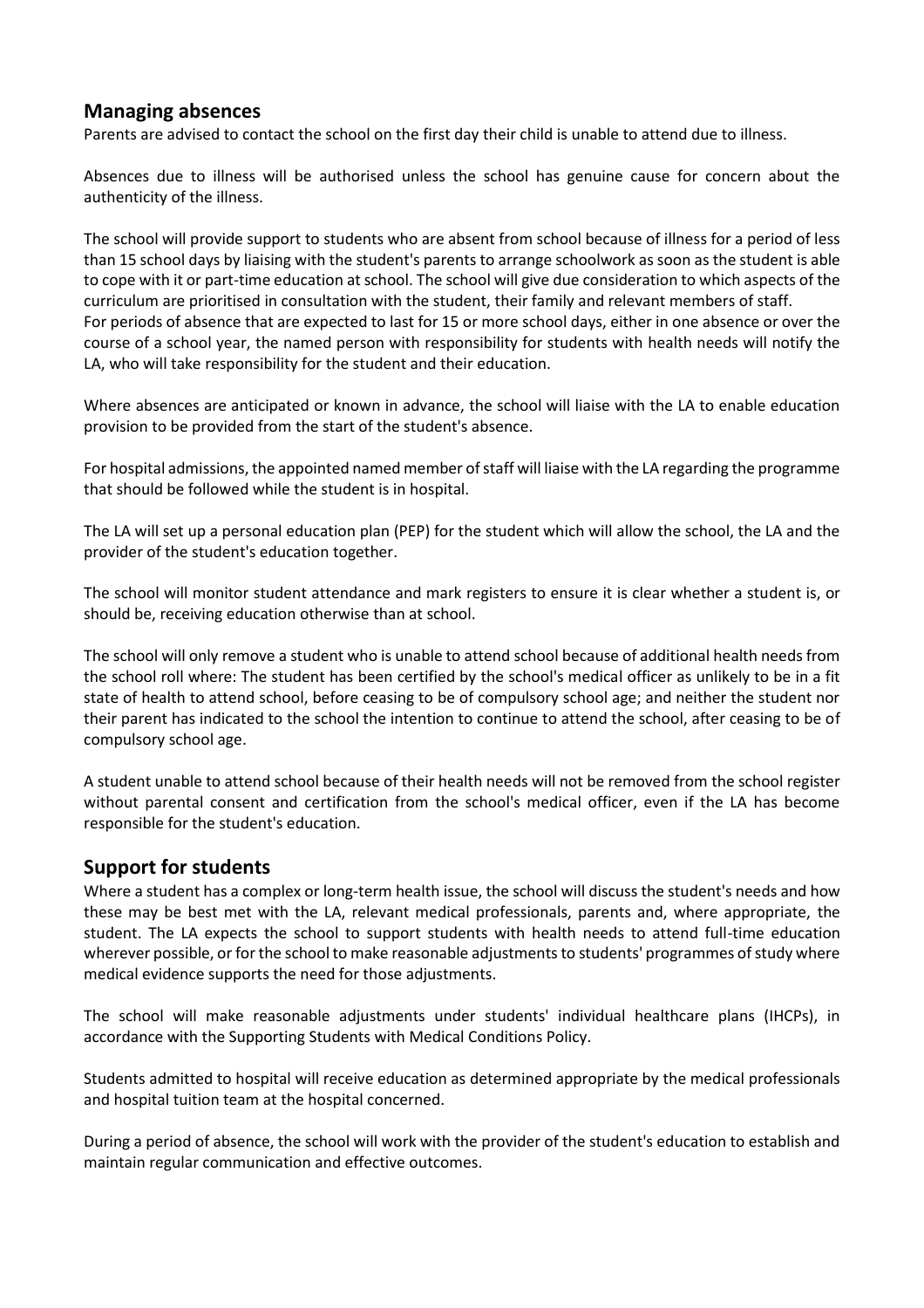Whilst a student is away from school, the school will work with the LA to ensure the student can successfully remain in touch with their school using the following methods: School newsletters Emails Invitations to school events • Cards or letters from peers and staff.

Where appropriate, the school will provide the student's education provider with relevant information, curriculum materials and resources.

To help ensure a student with additional health needs is able to attend school following an extended period of absence, the following adaptations will be considered:

- A personalised or part-time timetable, drafted in consultation with the named staff member
- Access to additional support in school
- Online access to the curriculum from home
- Movement of lessons to more accessible rooms
- Places to rest at school
- Special exam arrangements to manage anxiety or fatigue

#### **Reintegration**

When a student is considered well enough to return to school, the school will develop a tailored reintegration plan in collaboration with the LA.

The school will work with the LA when reintegration into school is anticipated to plan for consistent provision during and after the period of education outside school.

As far as possible, the child will be able to access the curriculum and materials that they would have used in school.

If appropriate, the school nurse will be involved in the development of the student's reintegration plan and informed of the timeline of the plan by the appointed named member of staff, to ensure they can prepare to offer any appropriate support to the student.

The school will consider whether any reasonable adjustments need to be made to provide suitable access to the school and the curriculum for the student.

For longer absences, the reintegration plan will be developed near to the student's likely date of return, to avoid putting unnecessary pressure on an ill student or their parents in the early stages of their absence. The school is aware that some students will need gradual reintegration over a long period of time and will always consult with the student, their parents and key staff about concerns, medical issues, timing and the preferred pace of return.

The reintegration plan will include: The date for planned reintegration, once known. Details of regular meetings to discuss reintegration. Details of the named member of staff who has responsibility for the student. Clearly stated responsibilities and the rights of all those involved. Details of social contacts, including the involvement of peers and mentors during the transition period. A programme of small goals leading up to reintegration. Follow up procedures.

The school will ensure a welcoming environment is developed and encourage students and staff to be positive and proactive during the reintegration period.

Following reintegration, the school will support the LA in seeking feedback from the student regarding the effectiveness of the process.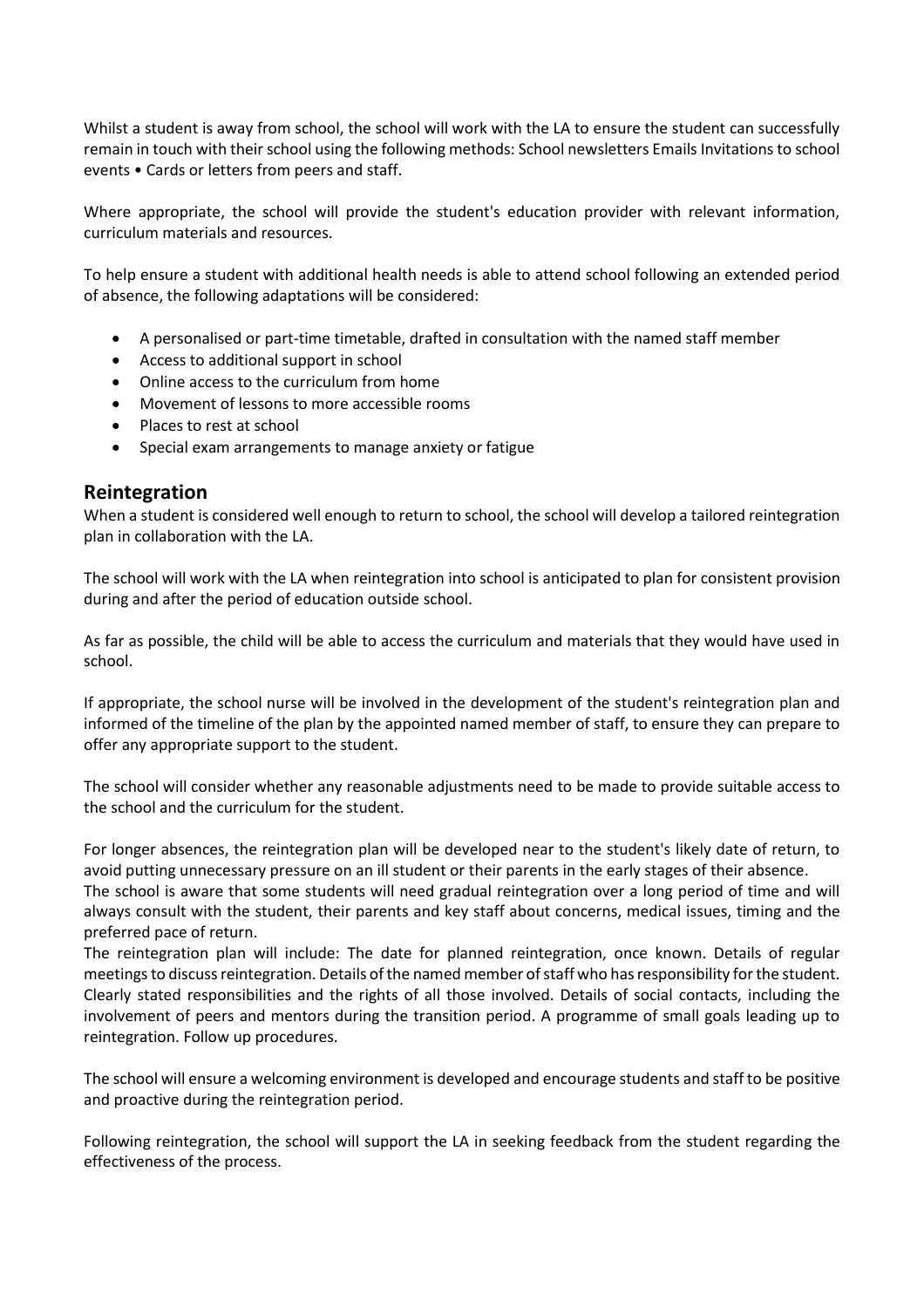### **Information sharing**

It is essential that all information about students with health needs is kept up-to-date.

To protect confidentiality, all information-sharing techniques, e.g. staff notice boards, will be agreed with the student and their parents in advance of being used, in accordance with the Data Protection Policy. All teachers, TAS, supply and support staff will be provided with access to relevant information, including highrisk health needs, first aiders and emergency procedures, via a noticeboard in the staffroom.

Parents will be made aware of their own rights and responsibilities regarding confidentiality and information sharing. To help achieve this, the school will: Ensure this policy and other relevant policies are easily available and accessible. Provide the student and their parents with a copy of the Data Protection Policy. Ask parents to sign a consent form which clearly details the organisations and individuals that their child's health information will be shared with and which methods of sharing will be used. Consider how friendship groups and peers may be able to assist students with health needs.

When a student is discharged from hospital or is returning from other education provision, the school will ensure the appropriate information is received to allow for a smooth return to the school. The named member of staff will liaise with the hospital or other tuition service as appropriate.

### **Record keeping**

In accordance with the Supporting Students with Medical Conditions Policy, written records will be kept of all medicines administered to students

Proper record keeping protects both staff and students and provides evidence that agreed procedures have been followed.

All records will be maintained in line with the Records Management Policy.

#### **Training**

Staff will be trained in a timely manner to assist with a student's return to school.

Once a student's return date has been confirmed, staff will be provided with relevant training one week before the student's anticipated return.

Healthcare professionals should be involved in identifying and agree the school the type and level of training required.

Training will be sufficient to ensure staff are confident in their ability to support students with additional health needs.

Parents of students with additional health needs may provide specific advice but will not be the sole trainer of staff.

#### **Examinations and assessments**

The named member of staff will liaise with the alternative provision provider over planning and examination course requirements where appropriate.

Relevant assessment information will be provided to the alternative provision provider if required.